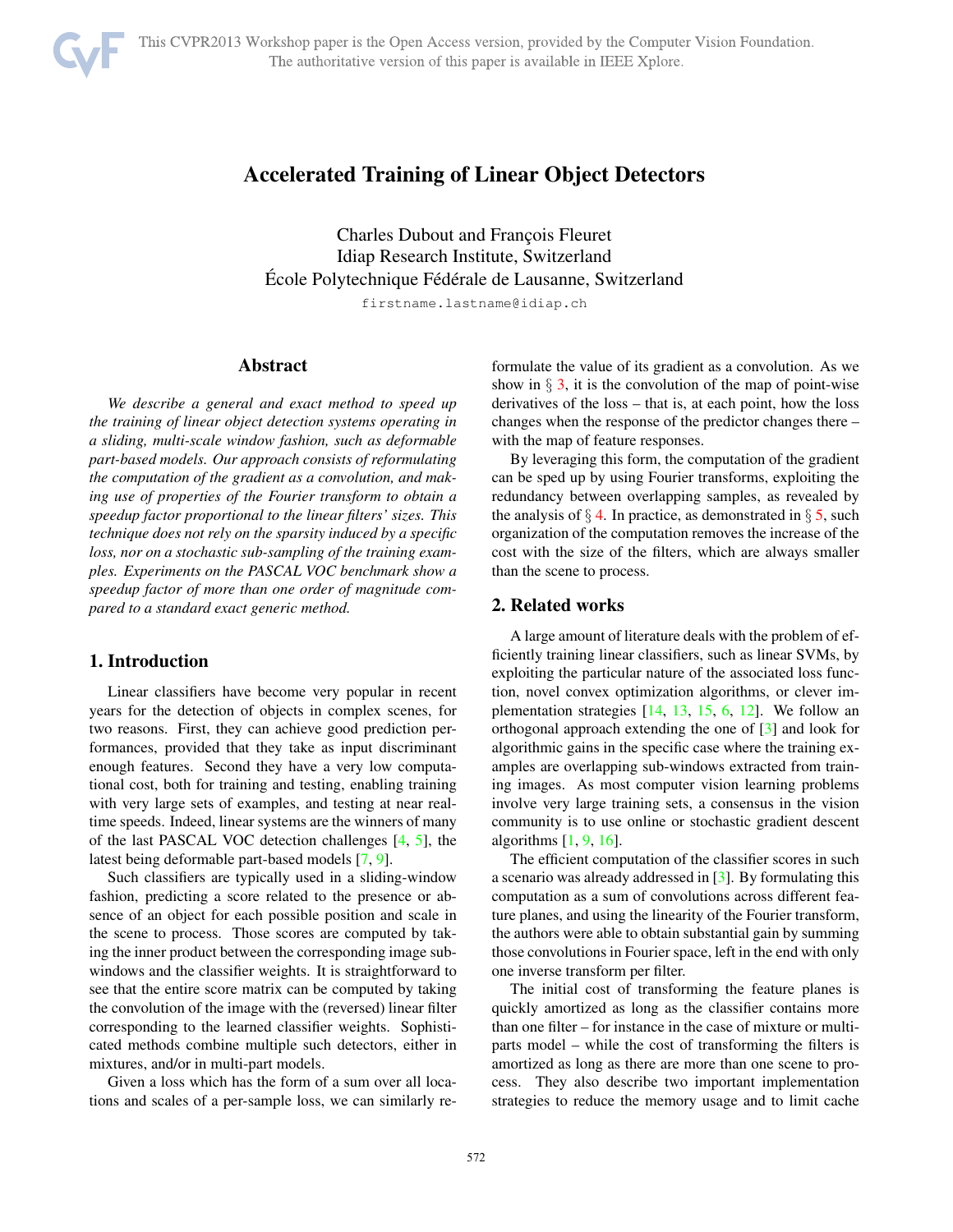Table 1. Notations

K number of features

L number of linear filters

R number of images

 $M \times N$  size of an image

 $\mathbf{x}_r^k \in \mathbb{R}^{M \times N}$  the  $k^{\text{th}}$  feature plane of image r

 $P \times Q$  size of a filter

 $\mathbf{w}^{k} \in \mathbb{R}^{P \times Q}$  the  $k^{\text{th}}$  feature plane of a particular filter

 $y_r \in \{-1, 1\}^{(M+P-1)\times(N+Q-1)}$  the labels of the subimages of image r

 $f_r \in \mathbb{R}^{(M+P-1)\times(N+Q-1)}$  the scores of a particular filter evaluated on image r

 $l, l'$  the loss per sample and its point-wise derivative

 $\lambda$  regularization constant

J relative importance of the positive examples relative to the negatives

 $T$  number of stochastic gradient descent iterations

- $\eta_t$  learning rate at iteration t
- $\beta$  bias of the classifier

 $c_r(i, j)$  mixture component associated to the positive at position  $(i, j)$  in image r

 $|\cdot|^+$  = max $(0, \cdot)$  threshold negative values to zero

memory violations, making the whole approach practical. The first strategy is to group the multiple scales of the images together into *patchworks* of constant sizes. It is necessary as the Fourier transforms of the images and the filters need to be of the same dimensions in order to be point-wise multiplied together, while the images might be of different sizes and aspect-ratios. The second strategy is to decompose the point-wise multiplications into *fragments*, so that the fragments at the same particular position among all filters can fit in the CPU cache and do not need to be reloaded multiple times to compute the point-wise products with the corresponding patchwork fragments.

# 3. Linear object detectors and Fourier transforms

As in [3], we handle the parsing at multiple scales by considering that we process *patchworks*, each composed of multiple scales of one of the original images of the training set. In the rest of the article, an *image* can refer to either one of the original images of the training set, or one of these constructed patchworks.

In the case of a single linear predictor for object detection, the loss usually has a data-driven term of the form

$$
L(\mathbf{w}) = \sum_{r} \sum_{i,j} l(y_r(i,j) f_r(i,j))
$$
 (1)

where w are the model weights,  $y_r(i, j) \in \{-1, 1\}$  is the label of the sub-image located at  $(i, j)$  in image r, l is the loss per sample, and in the case of a single feature per pixel

$$
f_r(i,j) = \sum_{a,b} w(a,b) x_r(i+a, j+b)
$$
 (2)

is the response of the predictor in image r at location  $(i, j)$ , where  $x_r(i, j)$  is the feature at location  $(i, j)$ . This expression extends naturally to multiple filters and multiple features by adding sums over the filters and features.

From this, we get

$$
\nabla L(a,b) = \frac{\partial L(\mathbf{w})}{\partial w(a,b)}\tag{3}
$$

$$
=\sum_{r}\sum_{i,j}\frac{\partial l(y_r(i,j)f_r(i,j))}{\partial w(a,b)}\tag{4}
$$

$$
= \sum_{r} \sum_{i,j} y_r(i,j) l'(y_r(i,j) f_r(i,j)) \frac{\partial f_r(i,j)}{\partial w(a,b)} \qquad (5)
$$

$$
= \sum_{r} \sum_{i,j} \overline{(y_r l'(y_r \cdot f_r))}(i,j) \ x_r(a-i,b-j) \tag{6}
$$

$$
= \left(\sum_{r} \overline{\mathbf{y}_{r} \, l'(\mathbf{y}_{r} \cdot \mathbf{f}_{r})} * x_{r}\right) (a, b) \tag{7}
$$

hence our main result

$$
\nabla L = \sum_{r} \overline{\mathbf{y}_{r} \, l'(\mathbf{y}_{r} \cdot \mathbf{f}_{r})} * \mathbf{x}_{r} \tag{8}
$$

where  $\overline{\alpha}(i, j) = \alpha(-i, -j)$ , the operator · stands for the point-wise multiplication, and we use  $l'$  for both the loss derivative and its point-wise evaluation.

This point-wise derivative can be interpreted as the signed sample weights, since it quantifies the importance of the sample at that location of the image in the change of the filter weights.

#### 4. Computational cost

We analyze the asymptotic costs of both the computation of the classifier's scores and the calculation of the gradient of the loss, which together usually constitute most of the computational effort. These two computational steps are depicted on Figure 1.

#### 4.1. Computational cost of the classifier evaluation

In order to compute the gradient of the loss of equation (1), one needs first to compute the response of the predictor at every position, using equation (2). Directly generalizing to the multiple features case, the scores of all the positions present in image  $t$  are directly given by the convolution

$$
\mathbf{f}_r = \sum_k \overline{\mathbf{w}^k} * \mathbf{x}_r^k.
$$
 (9)

where  $k$  go through all the feature indices.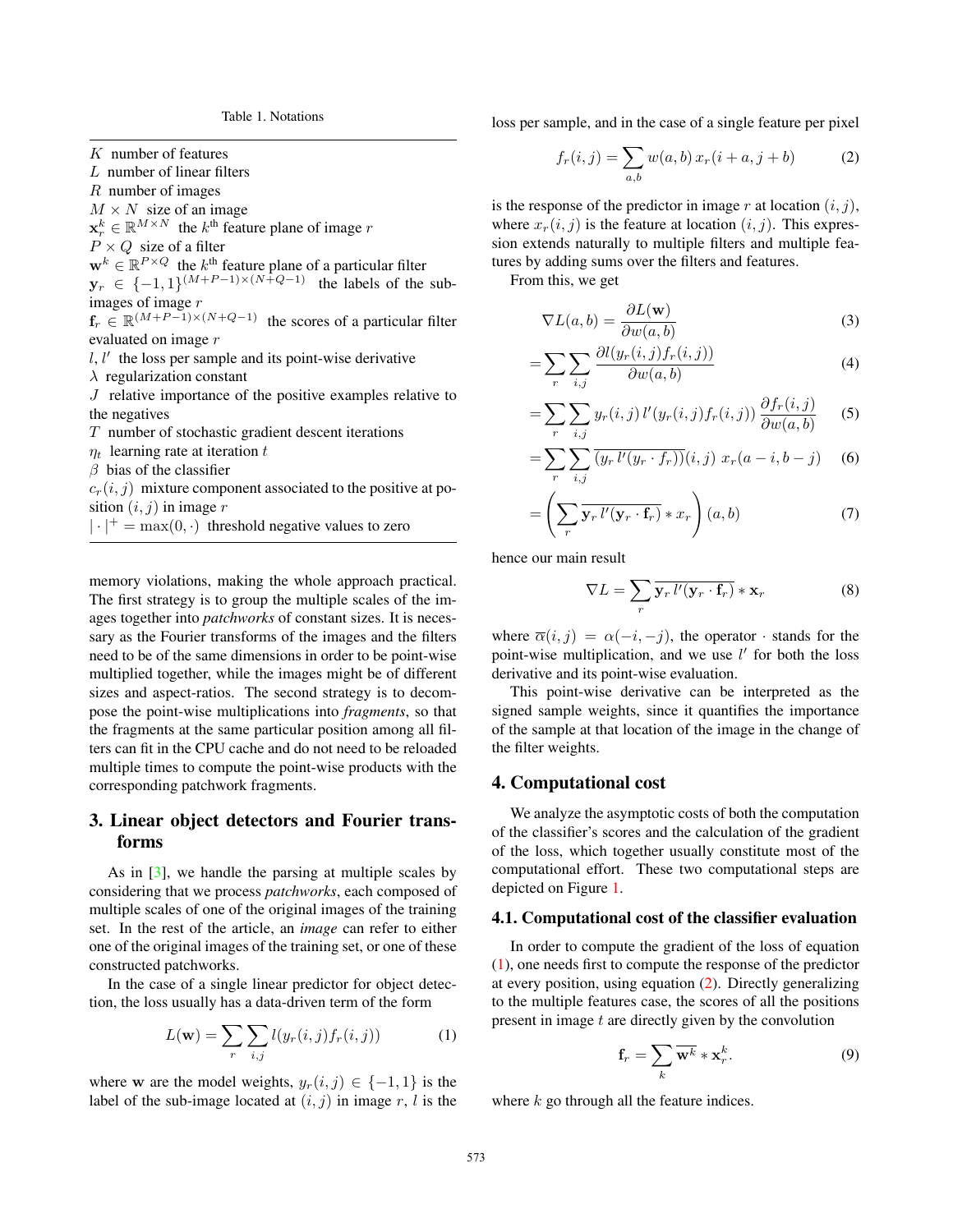

Figure 1. Computation of the gradient of the loss with respect to the model weights, in the case of  $R$  images,  $K$  features, and  $L$ linear filters. The top figure depicts the computation of [3], and consists of the series of point-wise products between the Fourier transforms of the filters, and the Fourier transforms of the images, followed by the inverse Fourier transforms. This produces the maps of point-wise evaluations of the detector in each image. The bottom figure depicts the computation of the gradient. It first computes the point-wise derivatives of the loss to obtain the point-wise training weights, and then the Fourier transforms of the obtained maps. Then, for each feature and each filter, the Fourier transform of the gradient of the loss is obtained by summing the point-wise products of the  $R$  training weight maps with the  $R$  image maps for that feature.

Let K stand for the number of features,  $M \times N$  for the size of the feature planes of the images, and  $P \times Q$  for the size of the feature planes of the filters. The computational cost of a standard convolution between an image and L filters across K features is  $\mathcal{O}(KLMNPQ)$ . Using the method of [3], that cost can be reduced to

| $\mathcal{O}(KMN \log(MN)) + \mathcal{O}(KLMN) + \mathcal{O}(LMN \log(MN)),$ |                        |                            |
|------------------------------------------------------------------------------|------------------------|----------------------------|
| Forward FFTs of the images                                                   | <b>Multiplications</b> | Inverse FFTs of the scores |
|                                                                              |                        | (10)                       |

which for both  $K$  and  $L$  large enough, that is of order  $log(MN)$  or more, is  $\mathcal{O}(KLMN)$ , a gain by a factor  $\mathcal{O}(PQ)$  compared to the standard procedure.

#### 4.2. Computational cost of the gradient computation

The cost of computing the gradient of the loss over one image for the standard method using equation (5) is in  $\mathcal{O}(KLMNPQ)$ , same as the cost required to compute the scores. Leveraging the Fourier transform to compute it as a convolution, as highlighted in equation  $(8)$ , it can be reduced by realizing that the transform of the point-wise derivatives of the left-hand side of the convolution operator, i.e.  $\mathbf{y}_r l'(\mathbf{y}_r \cdot \mathbf{f}_r)$ , does not depend on k and thus can be shared across features. The cost to compute the point-wise derivatives themselves is negligible, as it is in  $\mathcal{O}(LMN)$ . Assuming that the images were already transformed (already required in order to compute the scores by the method of [3]), the cost to compute the gradient leveraging the FFT is

$$
\underbrace{\mathcal{O}(LMN \log(MN))}_{\text{Forward FFTs of the derivatives}} + \underbrace{\mathcal{O}(KLMN)}_{\text{Multiplications}},
$$
 (11)

where the left term is the cost to transform the point-wise derivatives of each filter, and the right term is the cost of the convolutions. Since during training the filters are usually updated by adding them together with the gradients (scaled), one can typically keep them exclusively in Fourier space, removing the cost of transforming the filters back and forth. If it proves impossible, an additional  $\mathcal{O}(KLMN \log(MN))$  term is required, reducing the gain compared to the standard process from  $\mathcal{O}(PQ)$  to  $\mathcal{O}\left(\frac{PQ}{\log(MN)}\right)$ , but still keeping the total cost independent of the filters' sizes.

As in  $\lceil 3 \rceil$ , one can use the linearity of the Fourier transform to reduce the number of inverse transforms by summing across images in the frequency space. In that case, even if one has to transform back and forth the filters, the cost to compute the gradient over  $R$  images is  $R$ times that of  $(11)$  plus the optional transforms of the filters, in  $\mathcal{O}(KLMN \log(MN))$ , which for both K and R large enough (of order  $log(MN)$  or more), is  $\mathcal{O}(RKLMN)$ , again a gain by a factor  $\mathcal{O}(PQ)$  compared to the standard process.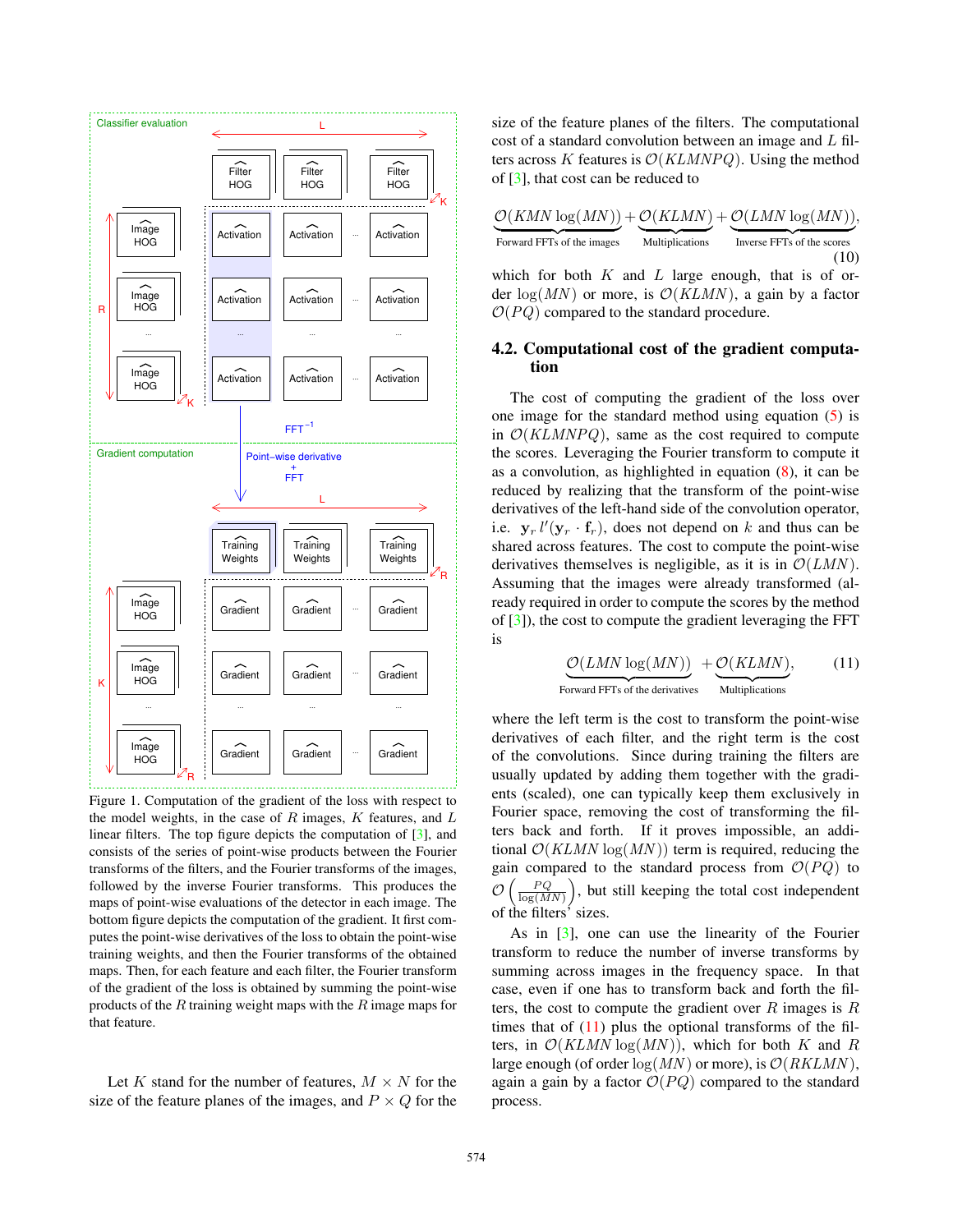### 5. Experiments

To evaluate our approach to speed up the training of linear object detection systems, we trained a mixture of 6 filters, similar to the roots of the part-based models of [9]. Even though we only trained root filters, nothing prevents us from training full-fledged part-based models, their loss consisting of a sum over part filters, which can be computed using our method, and a deformation penalty term, which can be handled separately at negligible cost.

We used the same modified Histogram of Oriented Gradients (HOG) features [2, 9], the same initialization of the filters' positions, sizes, and left/right pose assignments as in [8], and trained them on the PASCAL VOC 2007 challenge data-set  $[4]$ . We used the implementation of  $[3]$  to compute the scores, and extended it to compute the gradients. It uses the *FFTW* (version 3.3) library  $[10]$  to compute the FFTs, and the *Eigen* (version 3.0) library [11] for the remaining linear algebra.

Algorithm 1 Our Fourier-based stochastic gradient descent algorithm, inspired from the *Pegasos* algorithm [15], taking a whole scene as mini-batch. It minimizes a loss of the form  $L(\mathbf{w}) = \frac{\lambda}{2} ||\mathbf{w}||^2 + \frac{1}{RMN} \sum_{r} \sum_{i,j} l(y_r(i,j) f_r(i,j)).$ 

| <b>Input:</b> $\lambda$ , T                                                                                                                 |                                                                                                                         |
|---------------------------------------------------------------------------------------------------------------------------------------------|-------------------------------------------------------------------------------------------------------------------------|
| $\hat{\mathbf{w}}_1 \leftarrow \mathbf{0}$                                                                                                  | # Initialize the filter to zero                                                                                         |
| for $t \leftarrow 1, \ldots, T$ do                                                                                                          |                                                                                                                         |
| $r \leftarrow rand(1, \ldots, R)$                                                                                                           | # Pick a scene at random                                                                                                |
| $\hat{\mathbf{x}}_r \leftarrow \text{FFT}(\mathbf{x}_r)$                                                                                    | # Transform the scene                                                                                                   |
| $\hat{\mathbf{f}} \leftarrow \hat{\mathbf{w}}_t \cdot \hat{\mathbf{x}}_r$                                                                   | # Convolve it with the current filter                                                                                   |
| $\mathbf{f} \leftarrow \text{FFT}^{-1}(\hat{\mathbf{f}})$                                                                                   | # Get back the scores                                                                                                   |
|                                                                                                                                             | $\hat{\mathbf{y}} \leftarrow \text{FFT}(\mathbf{y}_r \, l'(\mathbf{y}_r \cdot \mathbf{f}))$ # Transform the derivatives |
| $\eta_t \leftarrow \frac{1}{\lambda_t}$                                                                                                     | # Current learning rate                                                                                                 |
| $\hat{\mathbf{w}}_{t+1} \leftarrow (1 - \eta_t \lambda) \hat{\mathbf{w}}_t + \frac{\eta_t}{MN} (\hat{\mathbf{x}}_r \cdot \hat{\mathbf{y}})$ |                                                                                                                         |
|                                                                                                                                             | # Update the filter with the gradient                                                                                   |
| end for                                                                                                                                     |                                                                                                                         |
| <b>Output:</b> $w \leftarrow FFT^{-1}(\hat{w}_{T+1})$                                                                                       | # Return the filter                                                                                                     |

#### 5.1. Implementation details

Typical computer vision data-sets contain thousands of images, and thus potentially millions of (mostly negative) training examples, i.e. one per image sub-window at multiple scales. As recommended in  $[9, 1]$  in such situations, we chose to train our classifier using a variant of the stochastic gradient descent algorithm. It is derived from the *Pegasos* algorithm [15], using the Fourier transform to compute the convolutions, and without the projection step as it made no difference in our experiments. Since the method of [3] and our own gradient computation technique are efficient only at processing entire scenes, we took all the examples of a scene as a mini-batch at each stochastic gradient descent iteration. Algorithm 1 details the sketch of the algorithm.

We made some modifications to this algorithm in our experiments to adapt it to train a mixture model, and to improve its convergence speed as well as the quality of its final solution.

First as in [8] we modified it to minimize the loss

$$
L(\mathbf{w}) = \frac{\lambda}{2} \max_{c} ||\mathbf{w}_{c}||^{2} +
$$
  
\n
$$
\frac{J}{N} \sum_{r, y_{r}(i,j)=+1} \left| 1 - f_{r,\beta}^{c_{r}(i,j)}(i,j) \right|^{+} +
$$
  
\n
$$
\frac{1}{N} \sum_{r, y_{r}(i,j)=-1} \left| 1 + \max_{c} f_{r,\beta}^{c}(i,j) \right|^{+},
$$
\n(12)

where  $w_c$  is the filter of mixture component c, J is a scale factor re-weighting the importance of the positive examples,  $n^{+}$ ,  $n^{-}$  are the total number of positives, reps. negatives,  $n = Jn^{+} + n^{-}$  is the total number of examples taking J into account,  $\lambda = (Cn)^{-1}$  is the regularization constant, and  $|\cdot|^+ = \max(0, \cdot)$ .  $f_{r, \beta}^c$  is similar to  $f_r$  in equation (2), except that it uses the corresponding mixture component's filter  $w_c$ , and contains a bias term  $\beta$ , i.e.

$$
f_{r,\beta}^c(i,j) = \sum_{a,b} w_c(a,b) x_r(i+a,j+b) + \beta.
$$
 (13)

We pick the optimal bias  $\beta$  at the beginning of each stochastic gradient descent iteration in order to minimize the loss, i.e.  $\beta_t = \operatorname{argmin}_{\beta} L(\mathbf{w}_t)$ , as recommended in [15] when dealing with large mini-batches. Since the bias  $\beta$  is identical among all mixture components, it does not influence their relative scores at test time, but we observed that it is of tremendous importance as removing it significantly reduces both the speed of the convergence of the algorithm and the quality of the final solution. Finally  $c_r(i, j)$  are the latent variables (mixture components) of the positive examples, that have to be fixed in order for the loss to be convex [9]. At every iteration we take all the negatives of a whole scene as a mini-batch, and add all the positive examples of the data-set to it. Considering all the positives at every iteration has a very small impact on the training time, the number of positives being usually very small even compared to the number of negatives of an unique scene, but improves drastically the convergence speed of the algorithm. The parameters we used were tuned on the provided validation set and were kept fixed in all experiments. They are  $\lambda = 0.01$ ,  $J = 5000$ , and  $T = 5000$ .

#### 5.2. Results

An example of a trained model is represented in figure 2. We also trained models twice as large as the sizes recommended in [9] for the root filters, and we show the same model, this time of twice the size in figure 3. The performances of those mixture models on all 20 classes of the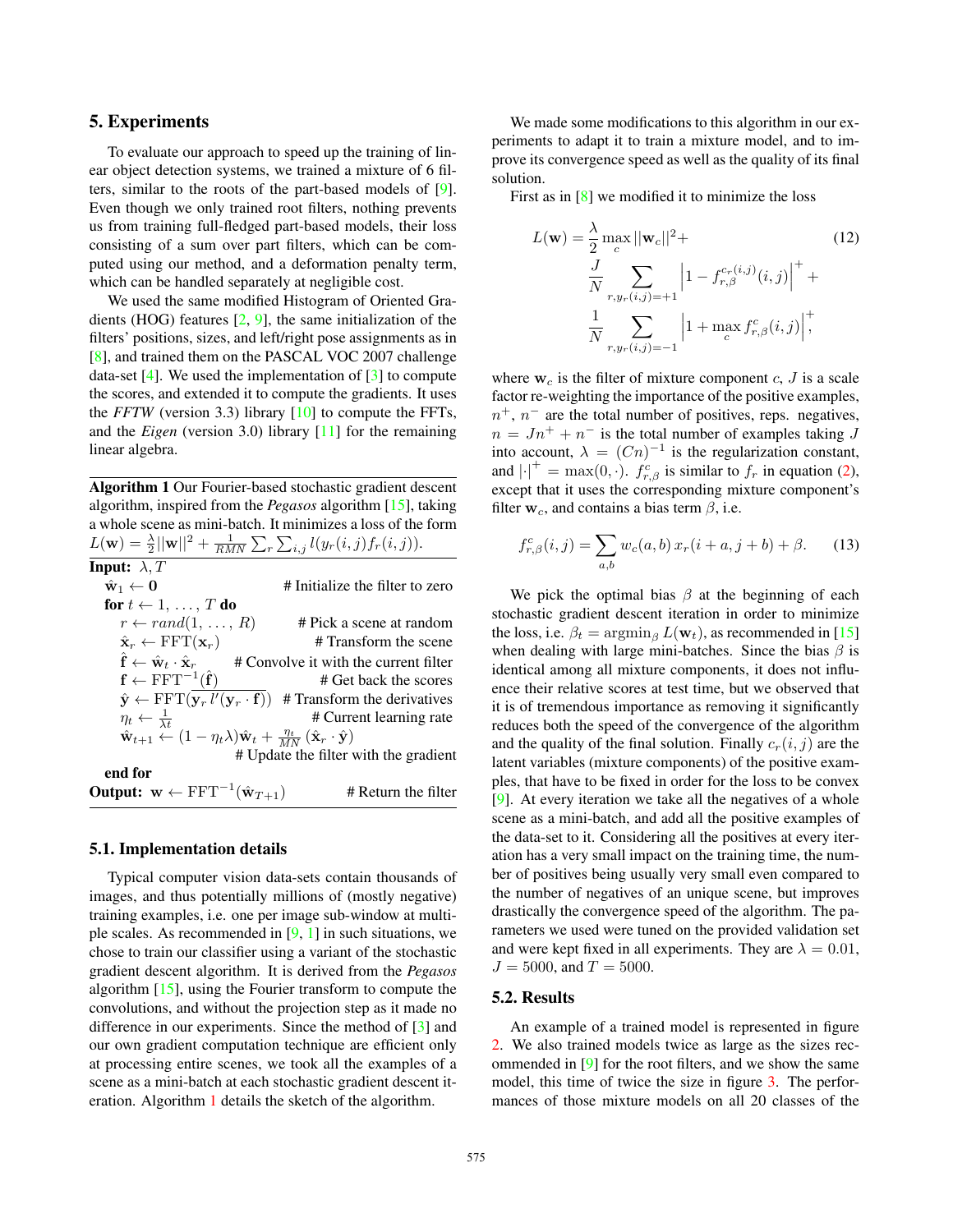PASCAL VOC challenge are displayed in Table 2. We do not hope to compete with  $[8]$ , which trains more complex models including deformable parts, but only want to prove that our results are relevant with respect to the current stateof-the-art.

We implemented two versions of the gradient computation procedure, one using the standard method as in equation (2), and one using the FFT, as detailed in  $\S$  3. Both versions make use of the CPU SIMD instruction sets as well as multi-threading. We timed their executions in the same conditions on the same 2.2 GHz Intel Core i7 Quad machine, and provide the results in Table 3. We also tried to use larger mini-batches, processing 10 scenes together, which improves the advantage of our method over the generic one even more. Even though exploiting the sparsity of the loss was by far the fastest method in our experiment, this is due to the use of the hinge loss, and is strongly parameter  $(\lambda)$ and data dependent. The advantage of our method, as concluded from our analysis in  $\S$  4, is that it is faster without leveraging sparsity, and always take the same time, independently of the data, the loss, or the filters' sizes. The time taken by the rest of the algorithm, mostly spent convolving the current scene with the filters is also independent of the size of the filters, and below 20ms per iteration. The algorithm typically converges to an acceptable solution in less than one epoch, which corresponds to 2 to 3 minutes.

# 6. Conclusion

We have presented a novel method to speed up the training of object detectors based on a linear classifier. Existing implementations of such methods relies on sparsity and sub-sampling of the training examples. Our approach by contrast, is based on a formulation of the gradient computation as a convolution, which allows to leverage the Fourier transform, and make the overall computation independent of the filter's size. Experimental validation demonstrates that the gain in speed compared to a generic approach can be more than one order of magnitude.

This new technique provides a generic framework for extension of object detection methods, as it relieves all the constraints inherent to sparse and approximate methods. It can in particular be used with any loss, without the need for it to be sparse inducing, and does not require the tuning of any meta-parameter related to sub-sampling or approximate speed-up strategies.

# Acknowledgements

Charles Dubout was supported by the Swiss National Science Foundation under grant 200021-124822 – VE-LASH, and François Fleuret was supported in part by the European Community's 7th Framework Programme under grant agreement 247022 – MASH.

### References

- [1] L. Bottou and Y. LeCun. Large scale online learning. In *Advances in Neural Information Processing Systems*, 2003. 1, 4
- [2] N. Dalal and B. Triggs. Histograms of oriented gradients for human detection. In *IEEE Conference on Computer Vision and Pattern Recognition*, pages 886–893, 2005. 4
- [3] C. Dubout and F. Fleuret. Exact acceleration of linear object detectors. In *European Conference on Computer Vision*, 2012. 1, 2, 3, 4
- [4] M. Everingham, L. Van Gool, C. K. I. Williams, J. Winn, and A. Zisserman. The PASCAL Visual Object Classes Challenge 2007 (VOC2007) Results. http://www.pascalnetwork.org/challenges/VOC/voc2007/workshop/index.html. 1, 4
- [5] M. Everingham, L. Van Gool, C. K. I. Williams, J. Winn, and A. Zisserman. The PASCAL Visual Object Classes Challenge 2011 (VOC2011) Results. http://www.pascalnetwork.org/challenges/VOC/voc2011/workshop/index.html. 1
- [6] R.-E. Fan, K.-W. Chang, C.-J. Hsieh, X.-R. Wang, and C.-J. Lin. Liblinear: A library for large linear classification. *Journal of Machine Learning Research*, 9:1871–1874, 6 2008. 1
- [7] P. Felzenszwalb and D. Huttenlocher. Pictorial structures for object recognition. In *International Journal of Computer Vision*, 2005. 1
- [8] P. F. Felzenszwalb, R. B. Girshick, and D. McAllester. Discriminatively trained deformable part models, release 4. http://people.cs.uchicago.edu/~pff/latent-release4/, 2011. 4, 5, 6
- [9] P. F. Felzenszwalb, R. B. Girshick, D. McAllester, and D. Ramanan. Object detection with discriminatively trained partbased models. *IEEE Transactions on Pattern Analysis and Machine Intelligence*, 32(9):1627–1645, 2010. 1, 4, 6
- [10] M. Frigo and S. G. Johnson. The design and implementation of FFTW3. In *Proceedings of the IEEE*, volume 93 (2), pages 216–231, 2005. 4
- [11] G. Guennebaud, B. Jacob, et al. Eigen v3. http://eigen.tuxfamily.org, 2010. 4
- [12] C.-J. Hsieh, K.-W. Chang, C.-J. Lin, S. S. Keerthi, and S. Sundararajan. A dual coordinate descent method for largescale linear svm. In *International Conference on Machine Learning*, pages 408–415, 2008. 1
- [13] T. Joachims. Training linear svms in linear time. In *ACM SIGKDD International Conference on Knowledge Discovery and Data Mining*, pages 217–226, 2006. 1
- [14] J. C. Platt. Advances in kernel methods. In *Fast training of support vector machines using sequential minimal optimization*, pages 185–208, 1999. 1
- [15] S. Shalev-Shwartz, Y. Singer, and N. Srebro. Pegasos: Primal estimated sub-gradient solver for svm. In *International Conference on Machine Learning*, pages 807–814, 2007. 1, 4
- [16] R. G. J. Wijnhoven and P. H. N. de With. Fast training of object detection using stochastic gradient descent. In *International Conference on Pattern Recognition*, pages 424–427, 2010. 1